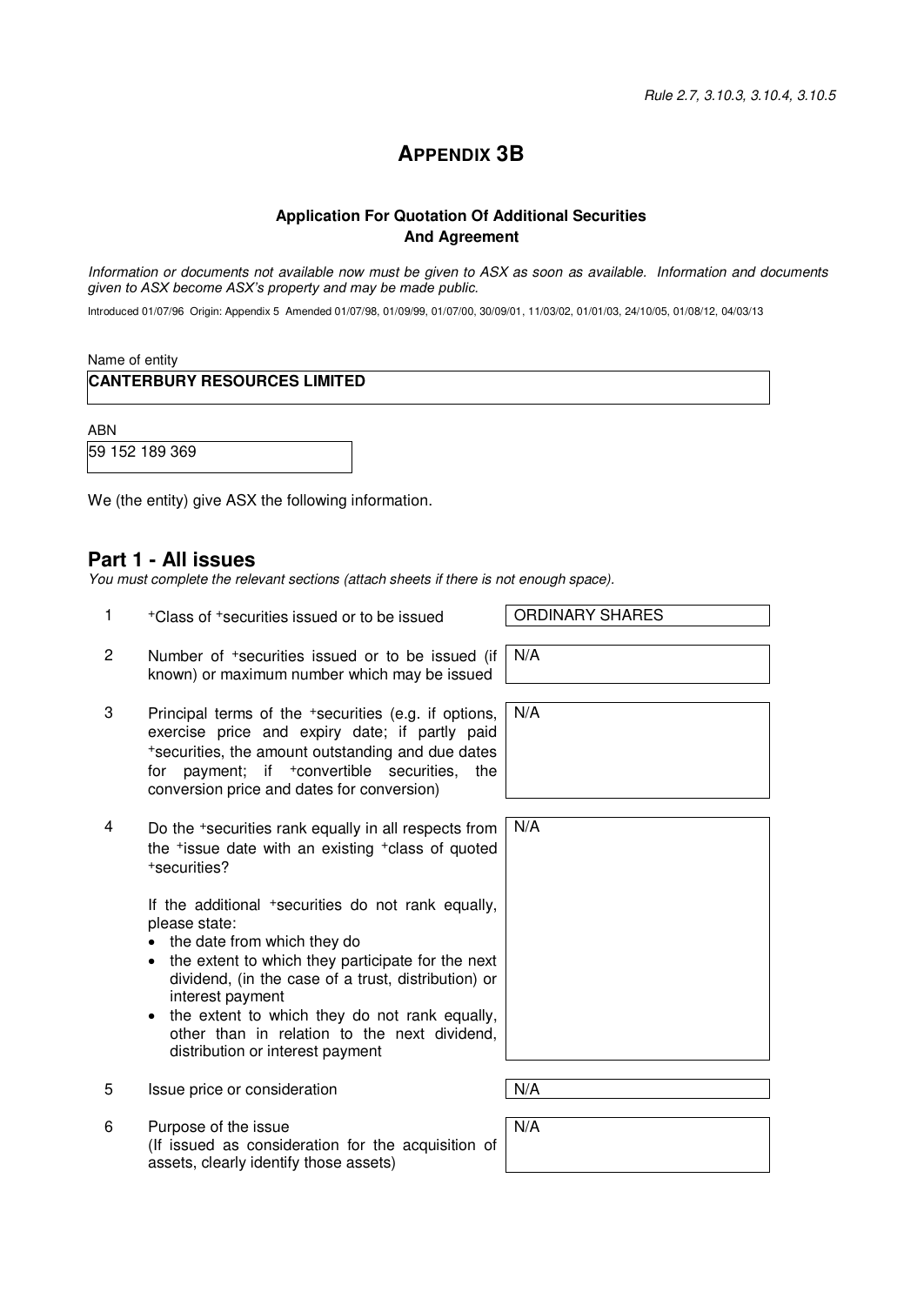6a Is the entity an +eligible entity that has obtained security holder approval under rule 7.1A? If Yes, complete sections 6b – 6h in relation to the <sup>+</sup>securities the subject of this Appendix 3B, and comply with section 6i N/A 6b The date the security holder resolution under rule 7.1A was passed N/A 6c Number of +securities issued without security holder approval under rule 7.1 N/A 6d Number of +securities issued with security holder approval under rule 7.1A N/A 6e Number of +securities issued with security holder approval under rule 7.3, or another specific security holder approval (specify date of meeting) N/A 6f Number of +securities issued under an exception in rule 7.2 N/A 6g If +securities issued under rule 7.1A, was issue price at least 75% of 15 day VWAP as calculated under rule 7.1A.3? Include the +issue date and both values. Include the source of the VWAP calculation. N/A 6h If +securities were issued under rule 7.1A for noncash consideration, state date on which valuation of consideration was released to ASX Market **Announcements** N/A 6i Calculate the entity's remaining issue capacity under rule 7.1 and rule 7.1A – complete Annexure 1 and release to ASX Market Announcements N/A 7 +Issue dates Note: The issue date may be prescribed by ASX (refer to the definition of issue date in rule 19.12). For example, the issue date for a pro rata entitlement issue must comply with the applicable timetable in Appendix 7A. Cross reference: item 33 of Appendix 3B. N/A Number | +Class 8 Number and <sup>+</sup>class of all <sup>+</sup>securities quoted on ASX (including the <sup>+</sup>securities in section 2 if applicable) 53,773,337 ORDINARY SHARES Number | +Class 9 Number and <sup>+</sup>class of all <sup>+</sup>securities not quoted on ASX (*including* the <sup>+</sup>securities in section 2 if applicable) See table below See table below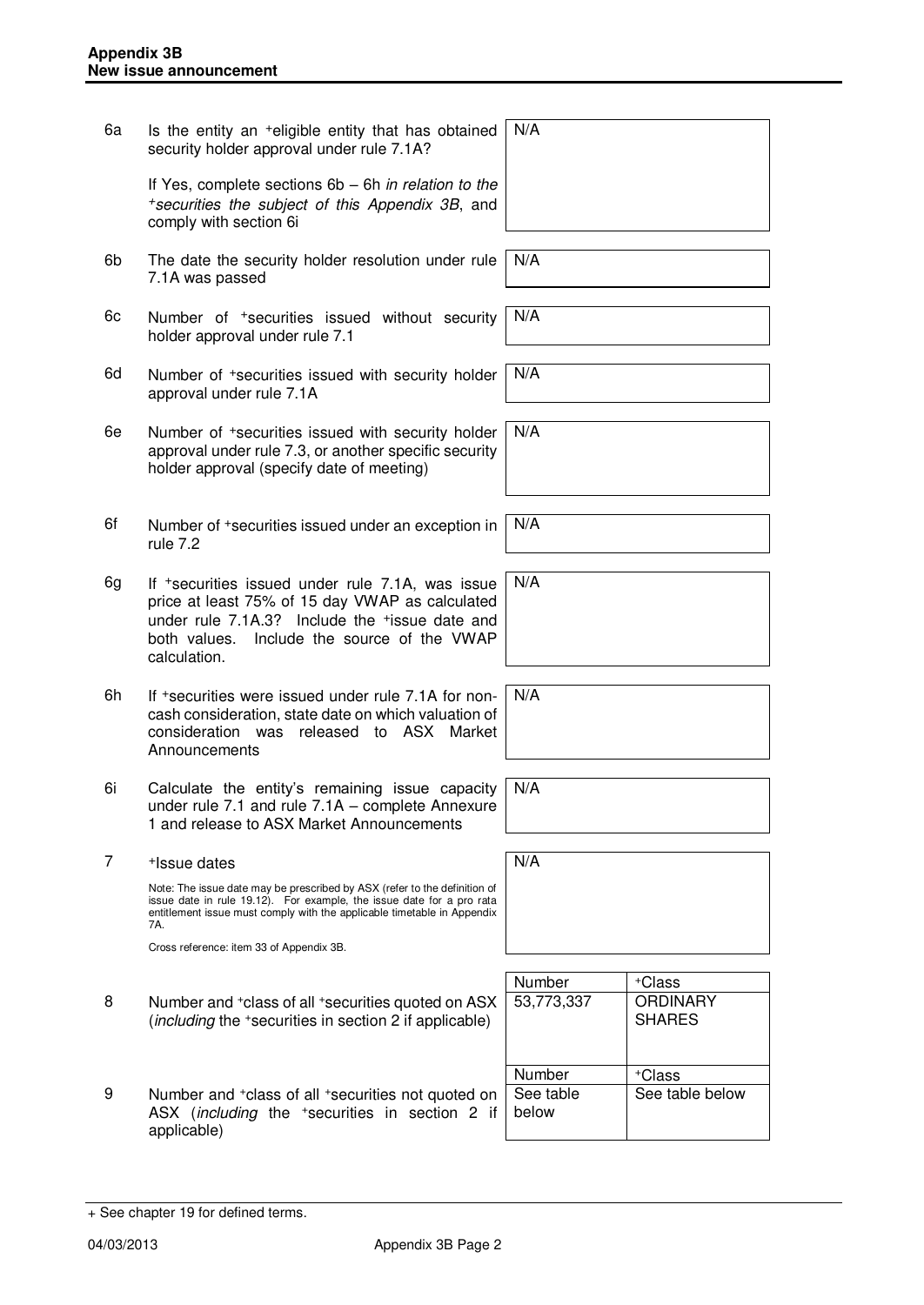| <b>Number of securities</b> | Type                                                                                         |
|-----------------------------|----------------------------------------------------------------------------------------------|
| 27,734,860                  | Fully paid ordinary shares - restricted                                                      |
| 1,300,000                   | Unquoted options expiring on 30 June 2019<br>with an exercise price of \$0.20 - unrestricted |
| 2,983,888                   | Unquoted options expiring on 30 June 2019<br>with an exercise price of \$0.20 - restricted   |
| 300,000                     | Unquoted options expiring on 30 June 2020<br>with an exercise price of \$0.25 - unrestricted |
| 900,000                     | Unquoted options expiring on 30 June 2020<br>with an exercise price of \$0.25 - restricted   |
| 250,000                     | Unquoted options expiring on 30 June 2021<br>with an exercise price of \$0.40 - unrestricted |
| 3,750,000                   | Unquoted options expiring on 30 June 2021<br>with an exercise price of \$0.40 - restricted   |
| 1,000,000                   | Unquoted options expiring on 30 June 2021<br>with an exercise price of \$0.45 - restricted   |
| 1,000,000                   | Unquoted optiosn expiring on 30 June 2021<br>with an exercise price of \$0.50 - restricted   |

10 Dividend policy (in the case of a trust, distribution policy) on the increased capital (interests) N/A

# **Part 2 - Pro rata issue**

| 11 | Is security holder approval required?                                                                   | N/A |
|----|---------------------------------------------------------------------------------------------------------|-----|
| 12 | Is the issue renounceable or non-renounceable?                                                          | N/A |
| 13 | Ratio in which the +securities will be offered                                                          | N/A |
| 14 | +Class of +securities to which the offer relates                                                        | N/A |
| 15 | *Record date to determine entitlements                                                                  | N/A |
| 16 | Will holdings on different registers (or subregisters)<br>be aggregated for calculating entitlements?   | N/A |
| 17 | Policy for deciding entitlements in relation to<br>fractions                                            | N/A |
| 18 | Names of countries in which the entity has security<br>holders who will not be sent new offer documents | N/A |
|    | Note: Security holders must be told how their entitlements are to be dealt<br>with.                     |     |
|    | Cross reference: rule 7.7.                                                                              |     |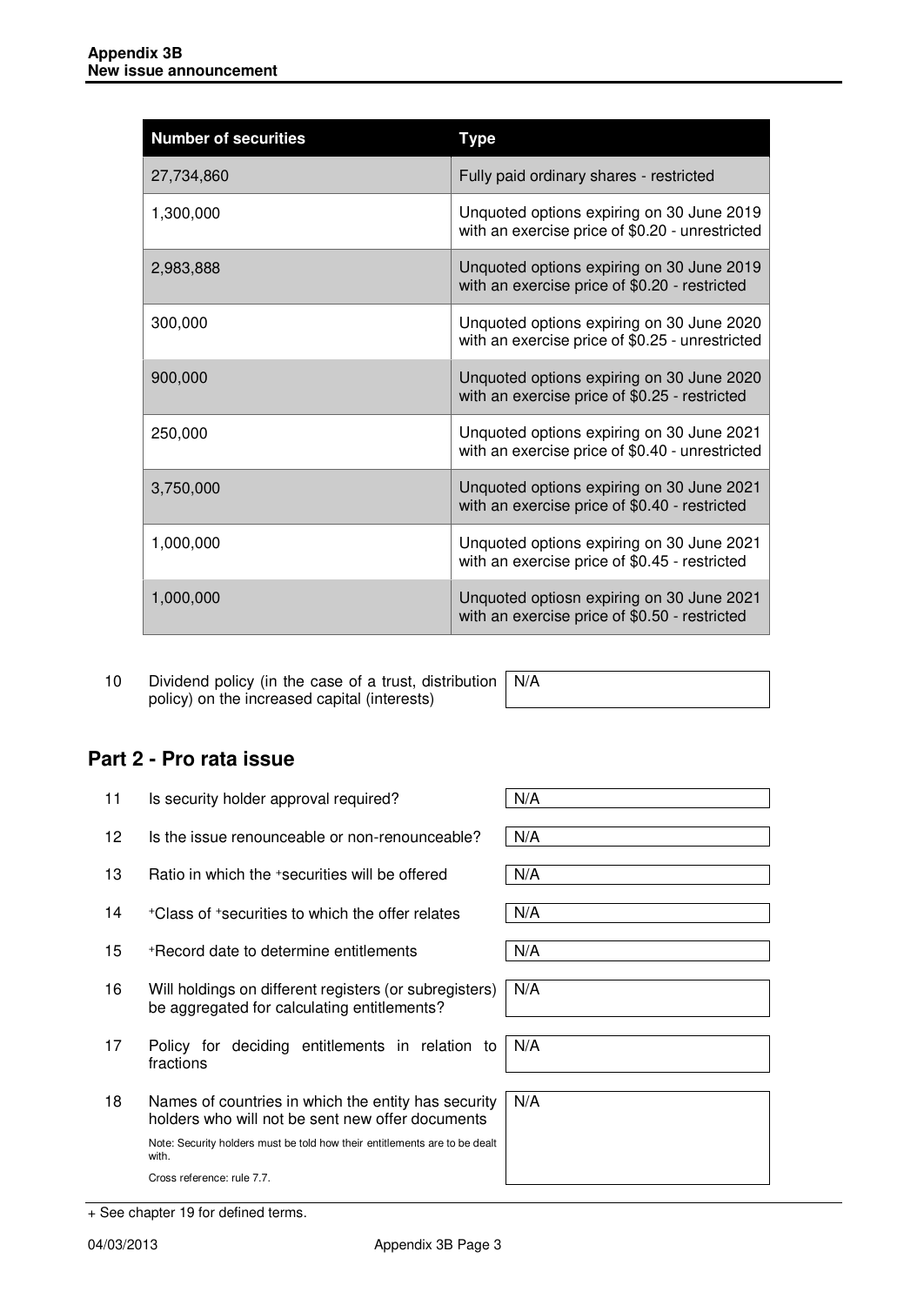| 19 | Closing date for receipt of acceptances<br>or<br>renunciations                                                                                                    | N/A |
|----|-------------------------------------------------------------------------------------------------------------------------------------------------------------------|-----|
| 20 | Names of any underwriters                                                                                                                                         | N/A |
| 21 | Amount of any underwriting fee or commission                                                                                                                      | N/A |
| 22 | Names of any brokers to the issue                                                                                                                                 | N/A |
| 23 | Fee or commission payable to the broker to the<br>issue                                                                                                           | N/A |
| 24 | Amount of any handling fee payable to brokers who<br>lodge acceptances or renunciations on behalf of<br>security holders                                          | N/A |
| 25 | If the issue is contingent on security holders'<br>approval, the date of the meeting                                                                              | N/A |
| 26 | Date entitlement and acceptance form and offer<br>documents will be sent to persons entitled                                                                      | N/A |
| 27 | If the entity has issued options, and the terms entitle<br>option holders to participate on exercise, the date<br>on which notices will be sent to option holders | N/A |
| 28 | Date rights trading will begin (if applicable)                                                                                                                    | N/A |
| 29 | Date rights trading will end (if applicable)                                                                                                                      | N/A |
| 30 | How do security holders sell their entitlements in full<br>through a broker?                                                                                      | N/A |
| 31 | How do security holders sell part of their<br>entitlements through a broker and accept for the<br>balance?                                                        | N/A |
| 32 | security holders<br>dispose<br>How<br>do<br>of<br>their<br>entitlements (except by sale through a broker)?                                                        | N/A |
| 33 | +Issue date                                                                                                                                                       | N/A |

+ See chapter 19 for defined terms.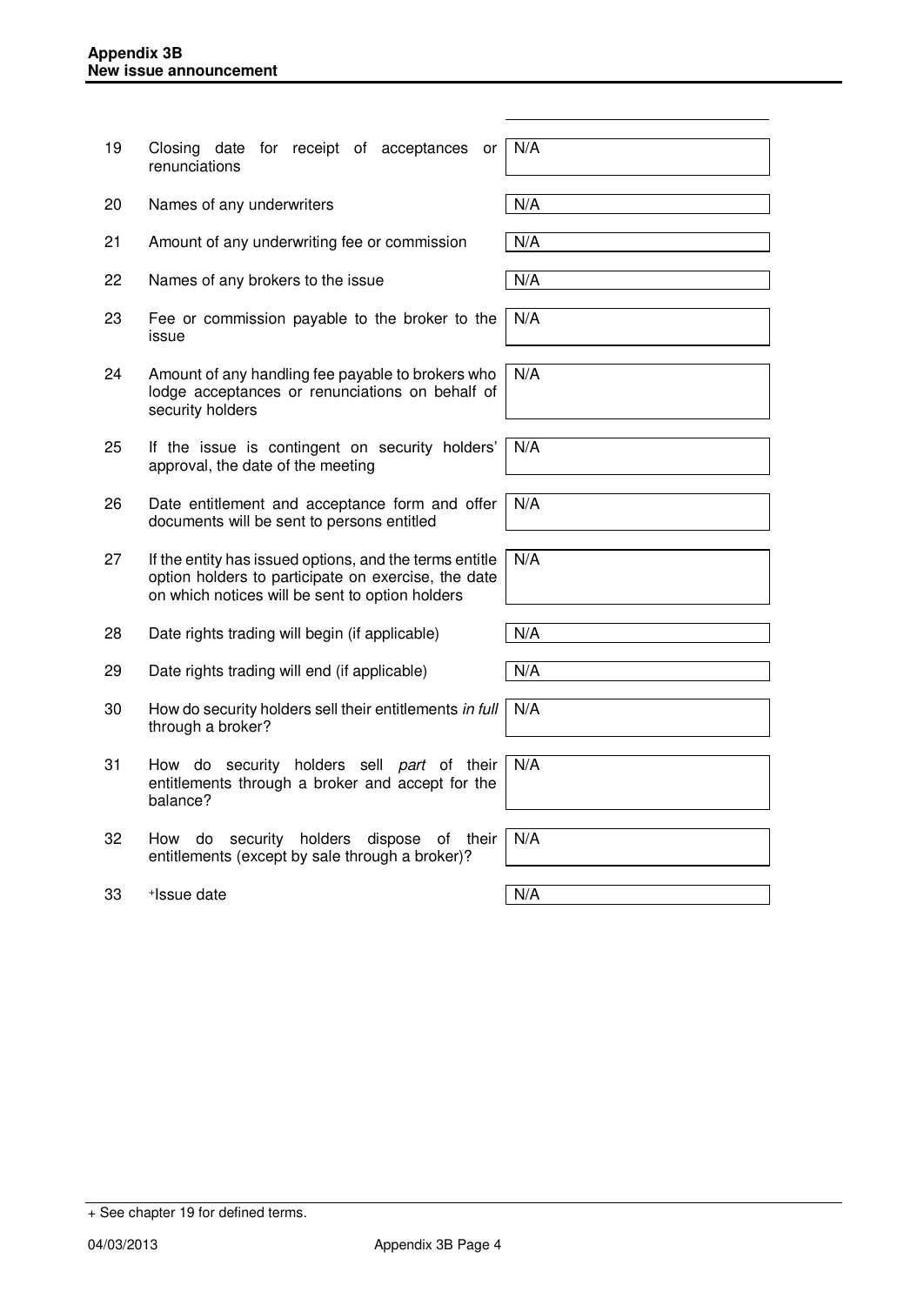### **Part 3 - Quotation of securities**

You need only complete this section if you are applying for quotation of securities

34 Type of <sup>+</sup>securities (tick one)

 $(a)$  | +Securities described in Part 1

(b)  $\bigvee$  All other +securities

Example: restricted securities at the end of the escrowed period, partly paid securities that become fully paid, employee incentive share securities when restriction ends, securities issued on expiry or conversion of convertible securities

### **Entities that have ticked box 34(a)**

#### **Additional securities forming a new class of securities**

Tick to indicate you are providing the information or

**NOT APPLICABLE** 

documents

35 If the <sup>+</sup>securities are <sup>+</sup>equity securities, the names of the 20 largest holders of the additional <sup>+</sup>securities, and the number and percentage of additional <sup>+</sup>securities held by those holders

36 If the <sup>+</sup>securities are <sup>+</sup>equity securities, a distribution schedule of the additional <sup>+</sup>securities setting out the number of holders in the categories 1 - 1,000 1,001 - 5,000 5,001 - 10,000 10,001 - 100,000

100,001 and over

37 A copy of any trust deed for the additional +securities

## **Entities that have ticked box 34(b)**

38 Number of +securities for which +quotation is sought | 4,983,891

YES

- 39 +Class of +securities for which quotation is sought | ORDINARY SHARES
- 40 Do the <sup>+</sup>securities rank equally in all respects from the <sup>+</sup>issue date with an existing <sup>+</sup>class of quoted <sup>+</sup>securities?

If the additional +securities do not rank equally, please state:

- the date from which they do
- the extent to which they participate for the next dividend, (in the case of a trust, distribution) or interest payment
- the extent to which they do not rank equally, other than in relation to the next dividend, distribution or interest payment

<sup>+</sup> See chapter 19 for defined terms.